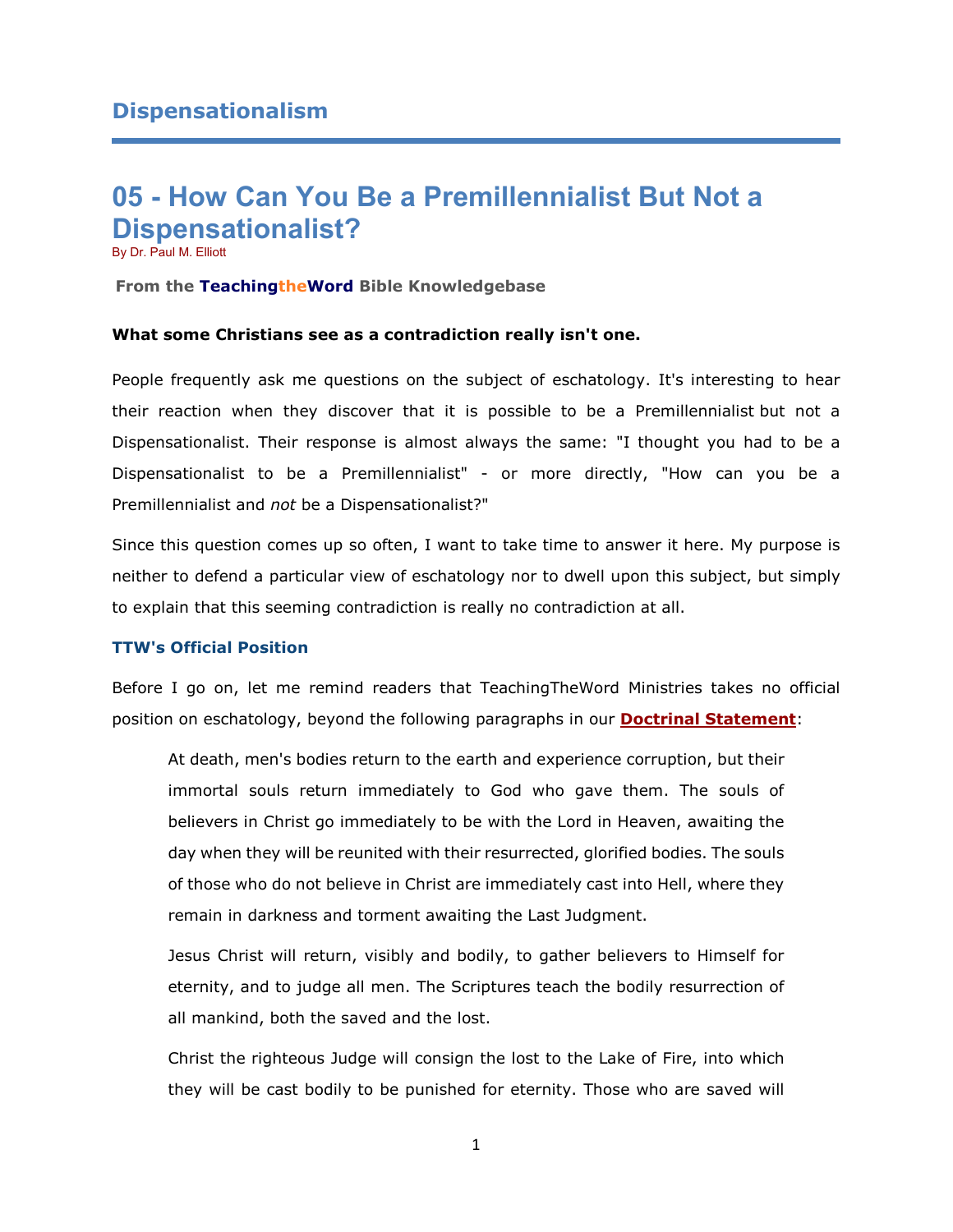be raised bodily to eternal life, and the Lord will welcome them into eternal glory with Him in the New Heavens and New Earth.

Genesis 3:19; Job 19:25-27; Ecclesiastes 12:7 & 14; Daniel 12:2; Matthew 12:36; Matthew 25:31-46; Mark 9:42-48; Mark 13:35-37; Luke 16:19-31; Luke 12:35-40; Luke 16:23-24; Luke 23:42-43; John 5:22-30; Acts 1:9-11; Acts 3:20-21; Acts 13:36; Acts 17:31; Acts 24:15; Romans 8:17-25; Romans 14:10-12; 1 Corinthians 6:3; 1 Corinthians 15:12-58; 2 Corinthians 5:1-11; Philippians 1:23; Philippians 3:20-21; 1 Thessalonians 4:13-5:11; 2 Thessalonians 1:3-12; 2 Timothy 4:6-8; Hebrews 9:27-28; Hebrews 12:22-24; Jude 24-25; Revelation 20:10-22:21.

## **Four Principles**

People within the true body of Christ hold a wide range of eschatological views, and most of them are represented among the friends and supporters of this ministry. Sound people can and do differ on these matters. We all need to remember that while our knowledge of the plan of salvation is clear and fully-defined, our knowledge about the future is limited and we now see much of it "through a glass darkly" (1 Corinthians 13:8-12). For these reasons, four things must be true of each believer's view of eschatology, as we seek to walk in love together before the Lord.

First, we need to remember our authority. Our study of the subject must be rooted in the authority of Scripture alone, and in the realm of the Spirit alone, and not the latest fads or speculations. Far too many Christians have developed (and seem to continually adjust) their end-times views not on the basis of Scripture alone, but on the basis of such irrelevancies as the latest end-times novel or movie. The only authoritative information on the subject comes from God alone.

Second, we need to remember our position in history. Many things about the prophecies of Christ's first coming were unclear to believers until they were fulfilled (or in many cases after - see for example Jesus' dealings with the disciples on the road to Emmaus after His resurrection in Luke 24). In the same way, at this stage of history many details of Christ's second coming and the complex of events surrounding it are mysteries yet to be revealed, and they will only be fully understood in the light of their fulfillment. And in the light of that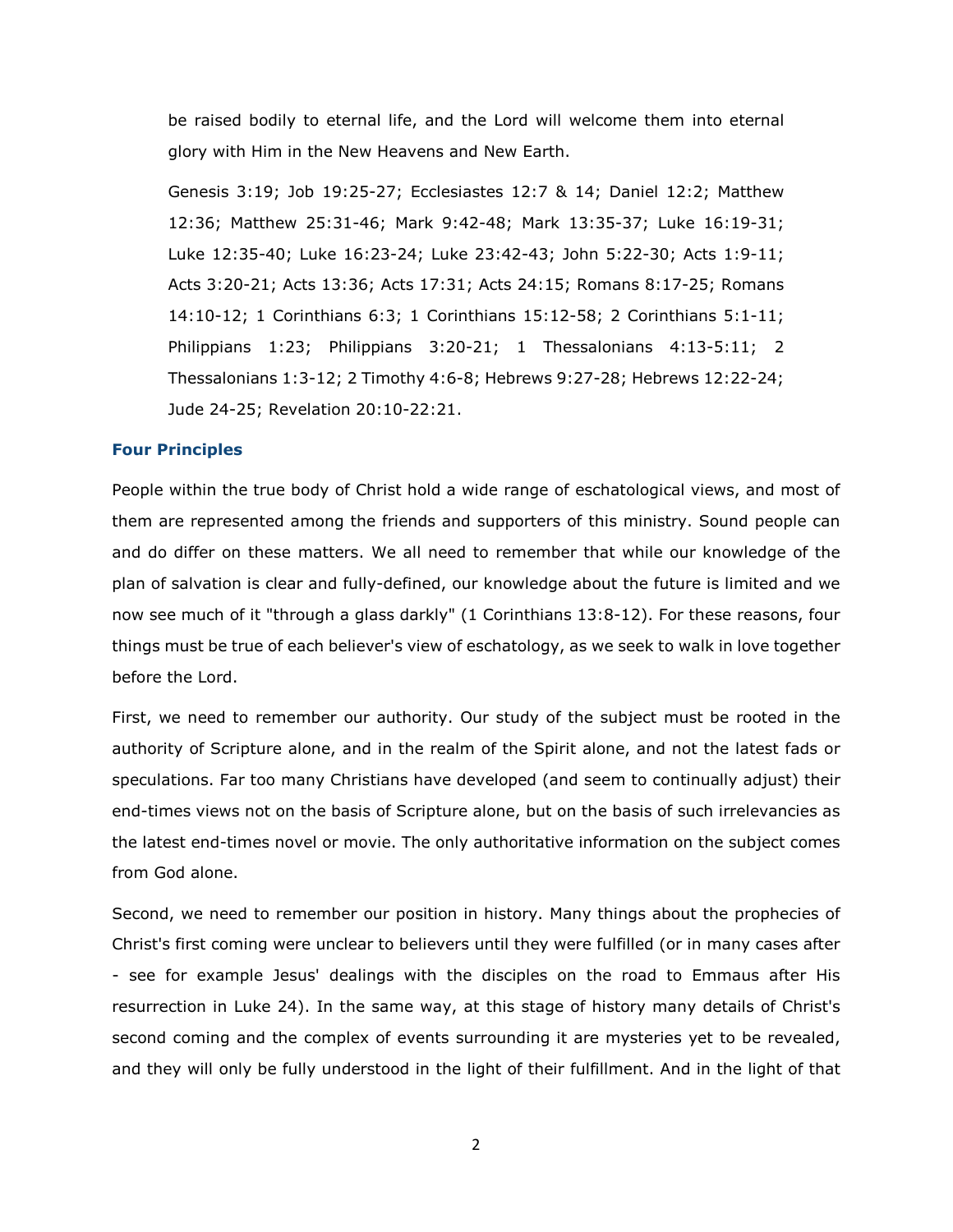glorious fulfillment, it will doubtless be made clear that every eschatological view of finite man had its flaws!

Third, we need to remember our priorities. We must obey the command Jesus stated in the parable of Luke 19:11-27 - "Occupy till I come," or as the NKJV translates it, "Do business till I come." While we await His return, we need to be occupied with the Lord's business for His church. We need to be preaching the Gospel and building up the saints in sound doctrine. To put it a different way, we need to realize that the price of excessive time spent in eschatological debates is the neglect of souls who need to be evangelized and edified.

Fourth, we need to remember how God saves men. No believer can adopt an eschatological position that involves more than one way of salvation. The only Way to eternal life is now, has always been, and will always be, by grace alone, through faith alone, in the person and work of Jesus Christ alone. If anyone takes an end-times position that involves what amounts to different ways of salvation for different groups of people, he is on heretical ground.

# **Two Pencil Sketches**

Having said these things in preparation, let me turn to the main question: Do you have to be a Dispensationalist to be a premillennialist? The answer is no, but this requires explanation. First of all, many Christians don't realize that there are two branches of premillennialism one ancient (historic premillennialism), and the other modern (Dispensational premillennialism). Both schools of premillennialism hold the view that Jesus Christ will return prior to His initiation of a thousand-year reign with the saints on the present Earth, which will be followed by a final apostasy led by Satan, the Last Judgment, and the ushering in of the New Heavens and New Earth. But beyond these main points of agreement, there are significant differences.

The following descriptions of the two views are very brief and un-detailed pencil-sketches of a very complex and colorful landscape. But I believe these sketches give the pertinent facts that will help the reader understand the major differences between the two.

# **Historic Premillennialism**

Historic premillennialism draws its name from the fact that it represents the majority position of leading figures in the earliest centuries of the New Testament church. Some trace its origins all the way back to the Apostle John, since one of the most notable early recorded teachers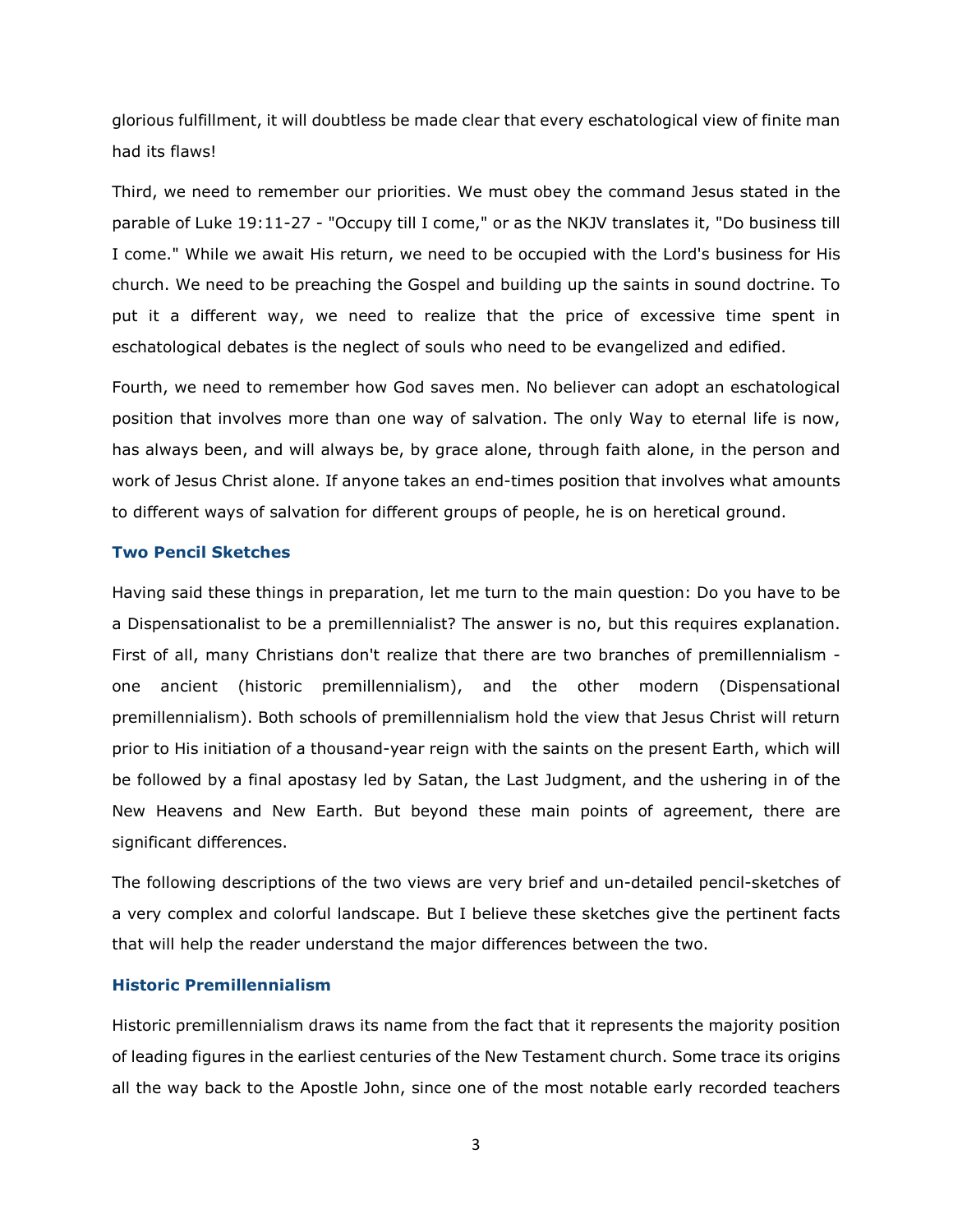of historic premillennialism was Ireneaus (140-203 A.D.), who had been taught by Polycarp (ca. 69-156 A.D.), who had been taught by John himself. Justin Martyr (ca. 100-165 A.D), Papias (60-130), and others in the early church are known to have held this view as well.

Historic premillennialists in more recent times include Baptists John Gill (1697-1771), Charles Spurgeon (1834-1892), Benjamin Newton (1807-1899), and George Eldon Ladd (1911- 1982). Ladd wrote several books, including a commentary on Revelation, articulating a historic premillennialist position. Among Presbyterians, such diverse men as Francis Schaeffer (1912-1984), Gordon Clark (1902-1985), James Montgomery Boice (1938-2000), and Carl McIntire (1906-2002) were historic premillennialists.

I could point to many things that notably distinguish all historic premillennialists from Dispensational premillennialists, but I believe two stand out. First, historic premillennialists see in Scripture a unity of all believers, Jew and Gentile, through all of time, as one body in Christ. They do not believe that Scripture posits separate programs of God extending into eternity for national Israel and the New Testament church. Secondly, virtually all historic premillennialists agree that Scripture teaches no re-institution of bloody sacrifices (even on a memorial basis) during a thousand-year reign of Christ on earth. They point especially to the statements of the Book of Hebrews as clear evidence that those sacrifices have been done away with forever by the full and final sacrifice of Christ Himself.

However, there are significant differences even among historic premillennialists, just as there are among Dispensationalists. Many historic premillennialists believe that Christ will not return and establish a millennial kingdom until after the Great Tribulation, i.e., the church will go through the Tribulation. This sub-branch of historic premillennialism does not teach the Rapture of the saints prior to the Tribulation, or actually any Rapture at all. Others believe the Bible teaches the pre-Tribulation Rapture; that Christ will return before the sudden and largely unexpected onset of the Great Tribulation to take both the resurrected and then-living saints to glory; that there will be a large number of additional martyr-converts to Christ during the Tribulation; and that He will return at the end of that period to establish the millennial kingdom.

# **Dispensational Premillennialism**

Dispensational premillennialism draws its name from the fact that it represents the eschatological position that developed, beginning in the early 1800s, principally under the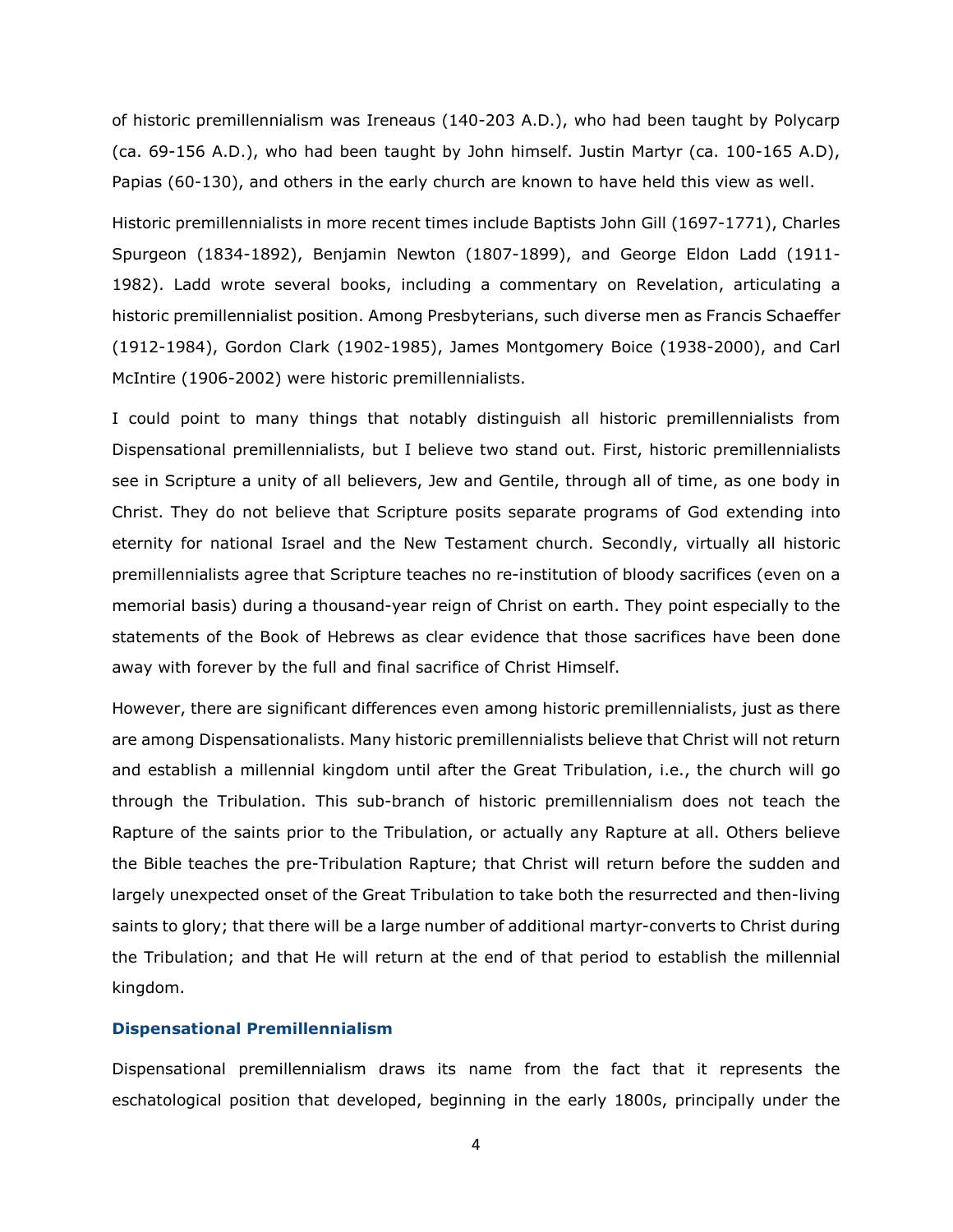influence of John Nelson Darby (1800-1882). Darby was responsible for the development of the overall theological position that became known as Dispensationalism. This position was later promulgated and adjusted by C. I. Scofield (1843-1921), Lewis Sperry Chafer (1871- 1952), John Walvoord (1910-2002) and others.

Dispensationalism, with its unique form of premillennialism, is a relatively new theological development in the history of the church. But due largely to the widespread influence of the *Scofield Reference Bible*, and its nearly-universal adoption by the Bible college movement of the twentieth century, Dispensational premillennialism became the predominant end-times view among Evangelicals by the end of the century. All Dispensationalists are premillennialists.

As the name indicates, Dispensational premillennialists base their eschatology on their view that the Bible must be divided into several dispensations. All four editions of the *Scofield Reference Bible* give this definition: "A dispensation is a period of time during which man is tested in respect of obedience to some specific revelation of the will of God." They maintain that the Bible teaches two distinct plans of God, one for Israel and another for the New Testament church, extending into eternity. Most Dispensational premillennialists hold to a pre-Tribulation Rapture, but some believe it will take place in the middle of the seven-year Tribulation, and a few believe it will take place at the end of that period.

Dispensational premillennialists believe that the millennial reign of Christ on the present Earth will be essentially Jewish in character. Most believe there will be a reinstitution of the Levitical priesthood and bloody sacrifices in a new temple, although most of them hold that those sacrifices will be only "memorial" in nature and will not serve as atonement for sin.

In the early stages of the development of Dispensationalism, especially the first eighty years, a number of men taught that there were two (and sometimes more) ways of salvation - for example, one for Old Testament Jews (saved by their sacrifices and/or law-keeping), and another for the New Testament church (saved by faith in Christ). Remnants of this teaching appeared in the first (1909) edition of the *Scofield Reference Bible*, but were expunged in later editions. However, some Dispensationalists (known more generally as hyper-Dispensationalists or ultra-Dispensationalists) continued to hold these clearly heretical views. Most notable among them were E. W. Bullinger (1837-1913), J. C. O'Hair (1876-1958), and Cornelius R. Stam (1909-2003). In the present day, a television preacher named Les Feldick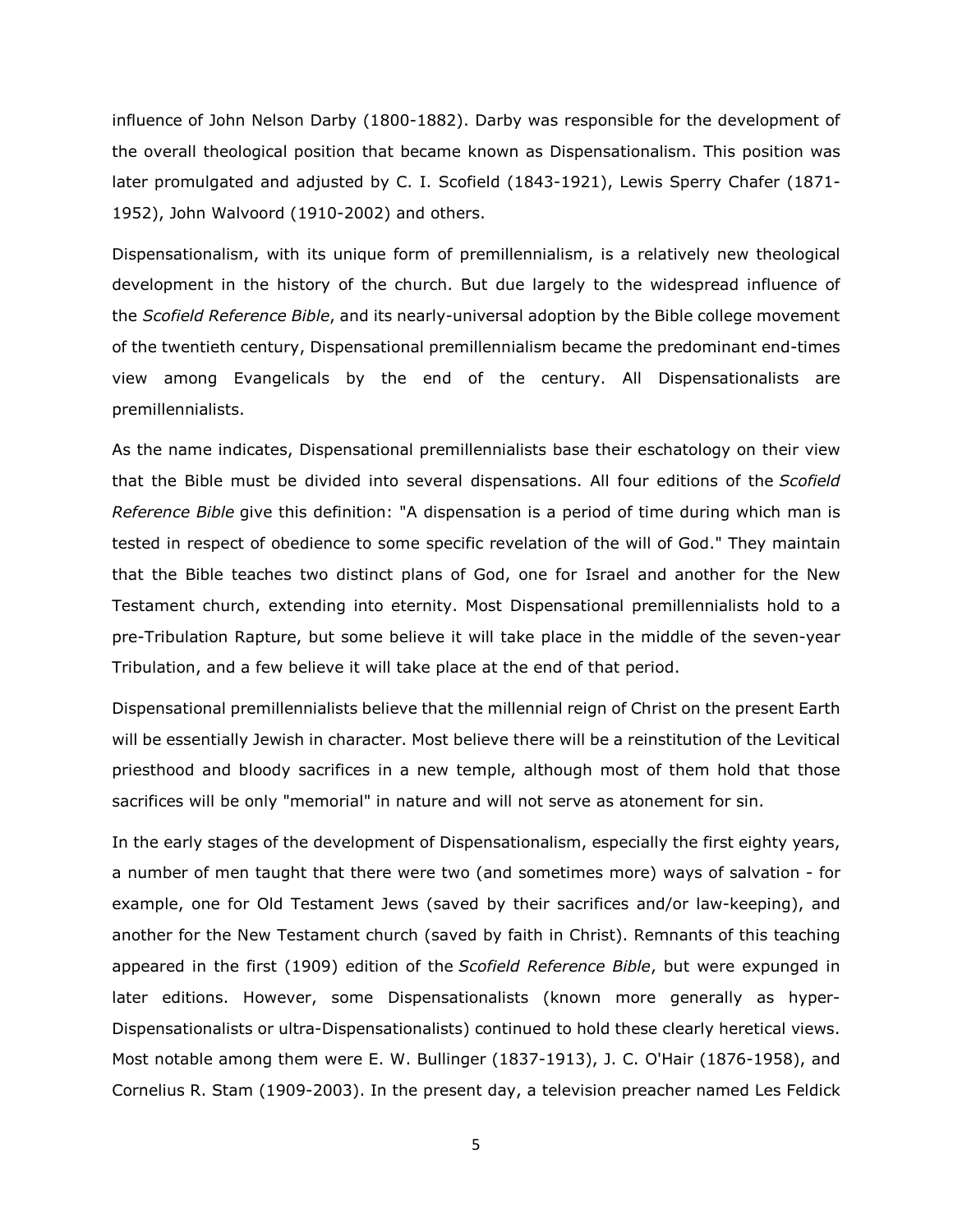is the best-known purveyor of hyper-Dispensationalism. However, hyper- or ultra-Dispensationalists share common views of eschatology with "mainstream" Dispensationalists. In the late twentieth century, a new branch called Progressive Dispensationalism began to develop. Unlike other Dispensationalists, the Progressives do not see the dispensations, as they define them, as being successive periods of time without overlap. Three of the bestknown advocates of the Progressive view are Darrell L. Bock, Craig A. Blaising, and Robert L. Saucy. Their theology is rooted in mainstream Dispensationalism, but has also been influenced by the postmodern Biblical theology movement. But once again, the Progressives share common views of eschatology, especially the features of separate programs for Israel and the church, and the Jewish nature of the millennial kingdom, with all other Dispensationalists.

# **How Can the Two Coexist?**

I've been asked how these two eschatological positions can coexist among true believers. However, that question cannot be limited to historic and Dispensational premillennialism. We could expand it to include amillennialism, postmillennialism, and some (the non-heretical) forms of preterism as well!

Let me remind you of the four principles we stated earlier in this article. We all must stick to the authority of Scripture alone as we contemplate the future. We must remember our position in history. We must remember that our Christ-ordained priority is not to argue about eschatology but to evangelize the world and edify the saints.

But ultimately, the issue in answering the question of the coexistence of varying end-times views within the true body of Christ is not eschatology but soteriology. When all true believers are in glory together, we shall find that our doctrine of salvation needs no adjustment. We shall all be there because "worthy is the Lamb who was slain" (Revelation 5:12). But there can be no doubt that as we at last gather around the throne, all believers of all eschatological views will find that their thinking has required a major overhaul, to bring it in line with the revelation of the amazing details of God's consummated plan of redemption, when He has "gathered together all things in one in Christ" (Ephesians 1:10).

Can you be a premillennialist without being a Dispensationalist? Absolutely. But is that the end of the story? Absolutely not! Our prayers for one another need to echo that of Paul for the Ephesians: